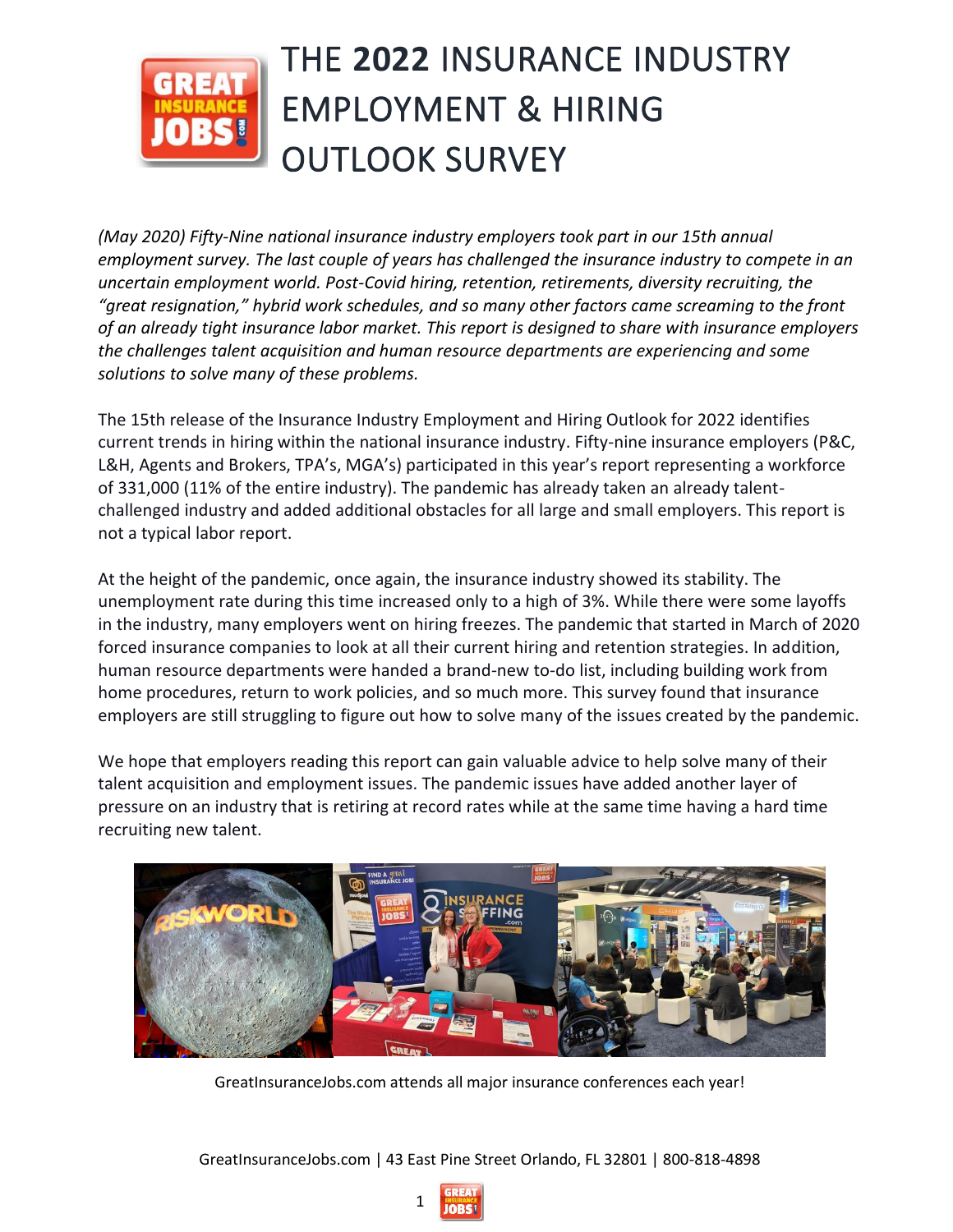# Table of Contents

| Eleven Changes Recruiting Departments Made During Covid they are Keeping  9 |
|-----------------------------------------------------------------------------|
|                                                                             |
|                                                                             |
|                                                                             |

# **Methodology**

GreatInsuranceJobs.com surveyed fifty-nine insurance companies, agents and brokers, third-party administrators, and managing general agents between March 23rd to April 15th 2022. We spoke with key insurance human resource professionals, talent acquisition leaders, and business owners to ask them about their hiring outlook for the rest of 2022.

The 59 insurance companies surveyed employ a total of 331,000 employees, which represents 11% of the total insurance industry workforce. *(Complete chart of insurance entities surveyed on page 4.)*

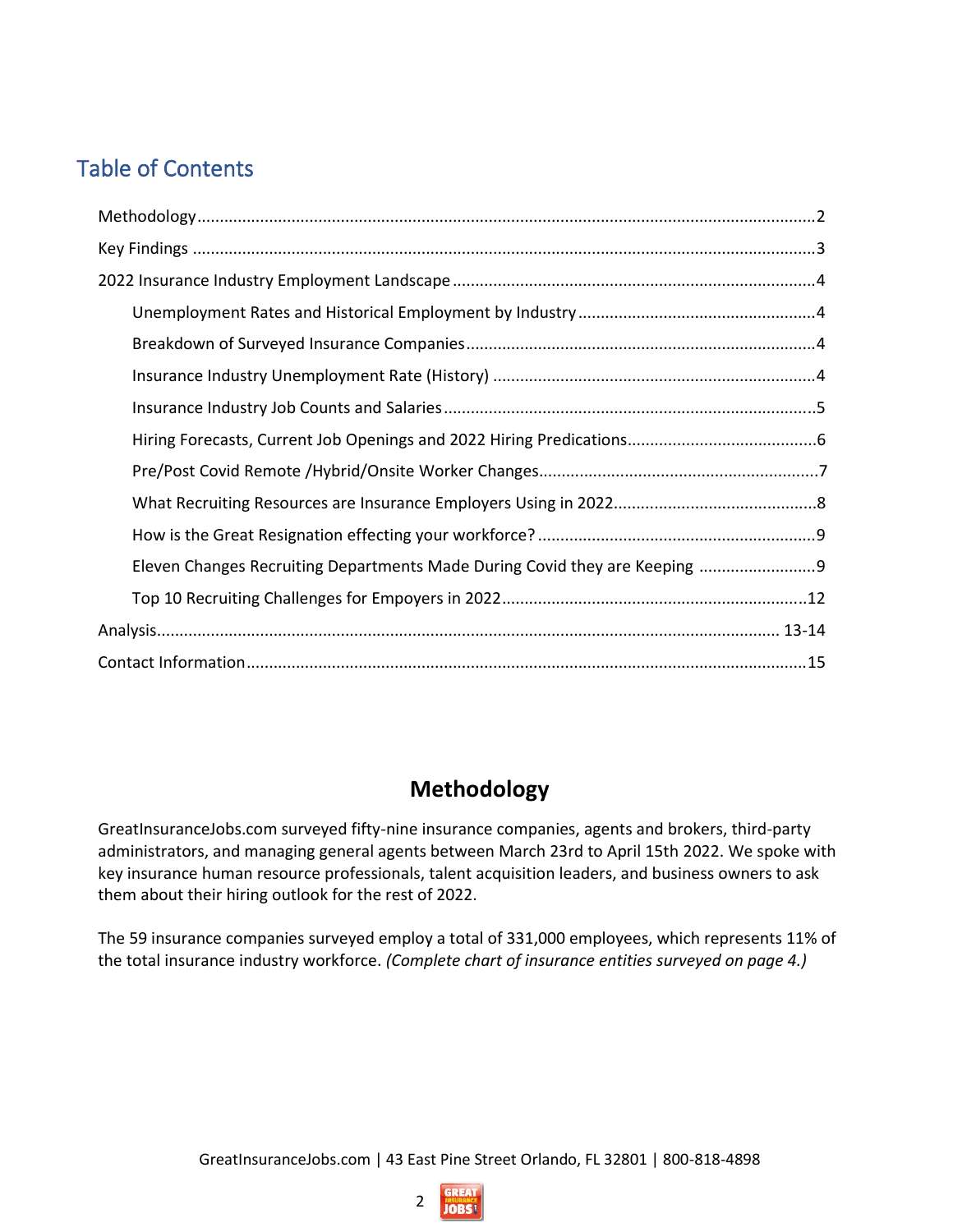# **Key findings - 2022 Insurance Industry Employment and Hiring Outlook**

The pandemic has just added another layer of challenges for employers. Indeed, before Covid, attracting new and experienced talent was hard. Insurance employers now have that same task with a smaller pool of candidates. Talent acquisition teams are spending record amounts of money on job marketing recruiting and receiving a very low quality of applications. In addition, employers noted the post-Covid talent pool is not created equal. With many industry jobs open, a large percentage of job seekers are only looking for hybrid or remote jobs, which is not an option at many insurance companies.

Employers also mentioned that the pandemic allowed job seekers to search the entire nation for remote jobs. Pre-Covid, while this was a possibility, the abundance of national remote jobs is now a threat for all companies losing local talent to their competitors who offer remote work.

# **The Employment Numbers**

- A total of **12,524 jobs** are currently open within the 59 surveyed companies.

- This same group of employers predicts another **18,543 jobs** will open in the last three quarters of 2022.

- 95% of insurance companies plan on hiring at least one person in 2022.

- 54% of insurance companies surveyed will be hiring 50 or more employees in 2022.

- Insurance jobs with the most openings include sales, claims, customer service, account managers, technology and actuarial.

# **Pandemic Employment Findings- The Insurance Industry**

- 64% of surveyed companies pre-Covid required employees to work onsite physically vs. 54% post-Covid.

- 24% of surveyed companies pre-Covid had 100% of their employees work from home vs. 25% post - Covid.

- 12% of survey companies pre-Covid had some form of a hybrid model vs. 21% post-Covid.

- 34% of survey companies are still trying to determine a long-term work policy.

- Insurance employers have learned a lot about hiring post Covid and share what strategies they are going to keep for the long term. (Page 9).

# **The Great Resignation**

- 71% of surveyed companies do not see an uptick in resignations.

- 29% of surveyed companies are seeing a massive uptick in resignations. (page 9)

# **Largest Recruiting Challenges**

- Insurance employers share their top ten challenges. Leading the list are lack of quality talent, wage wars, remote workers, retention strategies and diversity recruiting (Page 11).

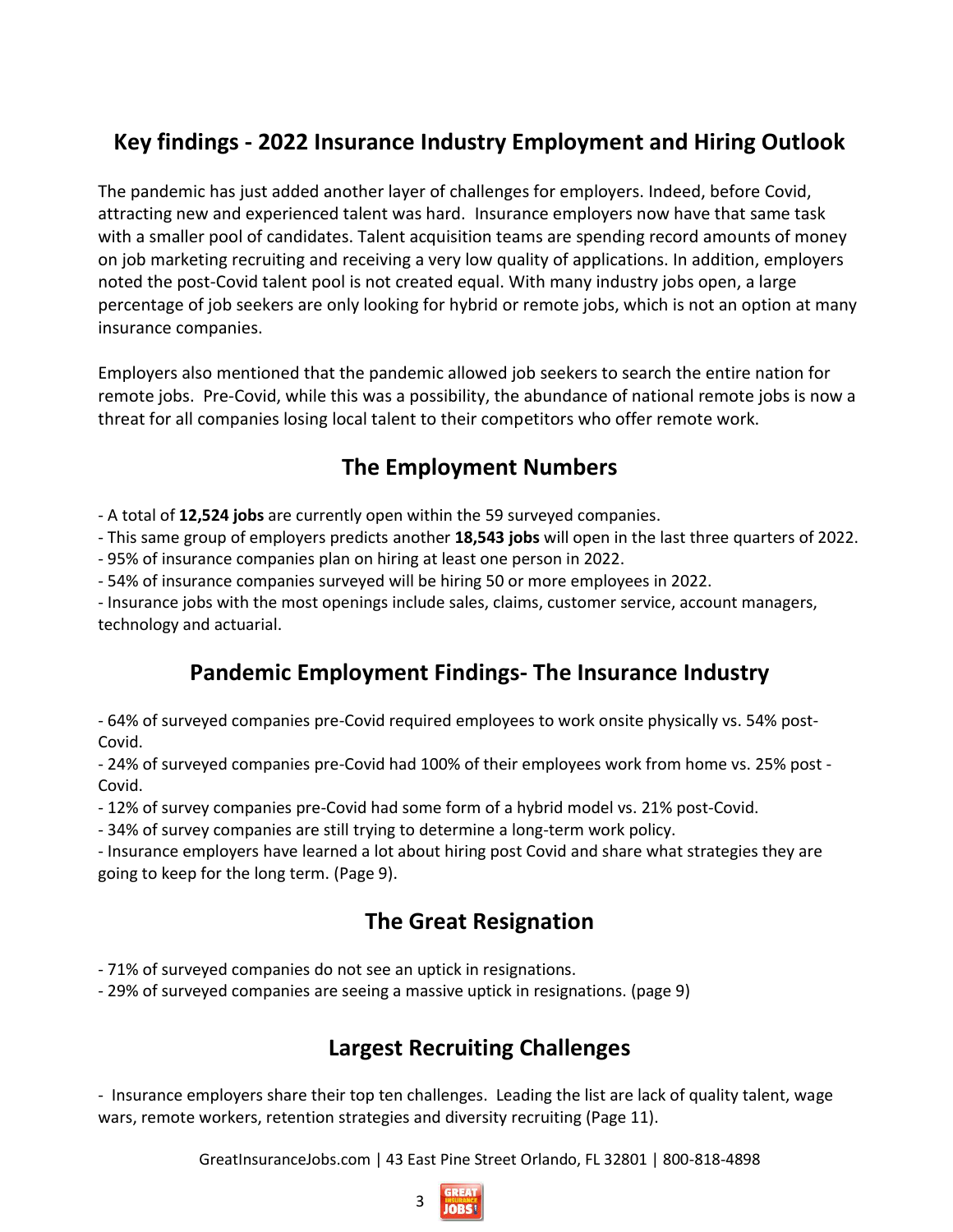## **Post COVID Recruiting Resources**

- 66% of surveyed companies do not have a formal social media/digital recruiting strategy.

- Top recruiting resources are LinkedIn, Indeed and GreatInuranceJobs.com. (Page 8)

# Breakdown of Surveyed Insurance Companies

| <i><b>Insurance</b></i><br><b>Entity</b> | # of Companies<br><b>Surveyed</b> | <b>Number of Total</b><br><b>Employees</b> | <b>Open Jobs</b><br><b>April 2022</b> |
|------------------------------------------|-----------------------------------|--------------------------------------------|---------------------------------------|
| <b>Property and Casualty</b>             | 25                                | 197,444                                    | 6,735                                 |
| <b>Life and Health</b>                   | 3                                 | 78,555                                     | 1,300                                 |
| <b>Managed Care</b>                      | 0                                 | $\Omega$                                   | $\mathbf 0$                           |
| <b>Broker/Agent</b>                      | 20                                | 43,222                                     | 2,355                                 |
| <b>MGA</b>                               | $\overline{2}$                    | 490                                        | 89                                    |
| <b>Third Party Administrators</b>        | 7                                 | 11,433                                     | 1,980                                 |
| <b>Other (Independents)</b>              | $\overline{2}$                    | 659                                        | 65                                    |
| <b>TOTAL:</b>                            | 59                                | 331,803                                    | 12,524                                |

#### INSURANCE INDUSTRY UNEMPLOYMENT RATE (BLS)

| <b>YEAR</b><br>(Insurance)      |  |               |     |     | ' Feb.      Feb.       Feb.      Feb.     Jan.                   Feb.        Feb.        Feb.        Feb.       Feb.  <br>$\begin{array}{ c c c c c c c c c } \hline 2012 & 2011 & 2010 & 2009 \hline \end{array}$ |     |     |     | 2008 |
|---------------------------------|--|---------------|-----|-----|--------------------------------------------------------------------------------------------------------------------------------------------------------------------------------------------------------------------|-----|-----|-----|------|
| <b>Unemployment</b><br>Rate (%) |  | $2.9^{\circ}$ | 2.9 | 4.7 | 4.4                                                                                                                                                                                                                | 5.9 | 6.2 | 4.6 |      |

The insurance industry 1.7% unemployment rate is the lowest since 2006. According to the BLS, the insurance industry added another 19,000 jobs. For employers in an already narrow talent market, the resources needed to hire will keep escalating. To fill the increase in open insurance jobs, the next wave of talent will have to come from outside the industry.

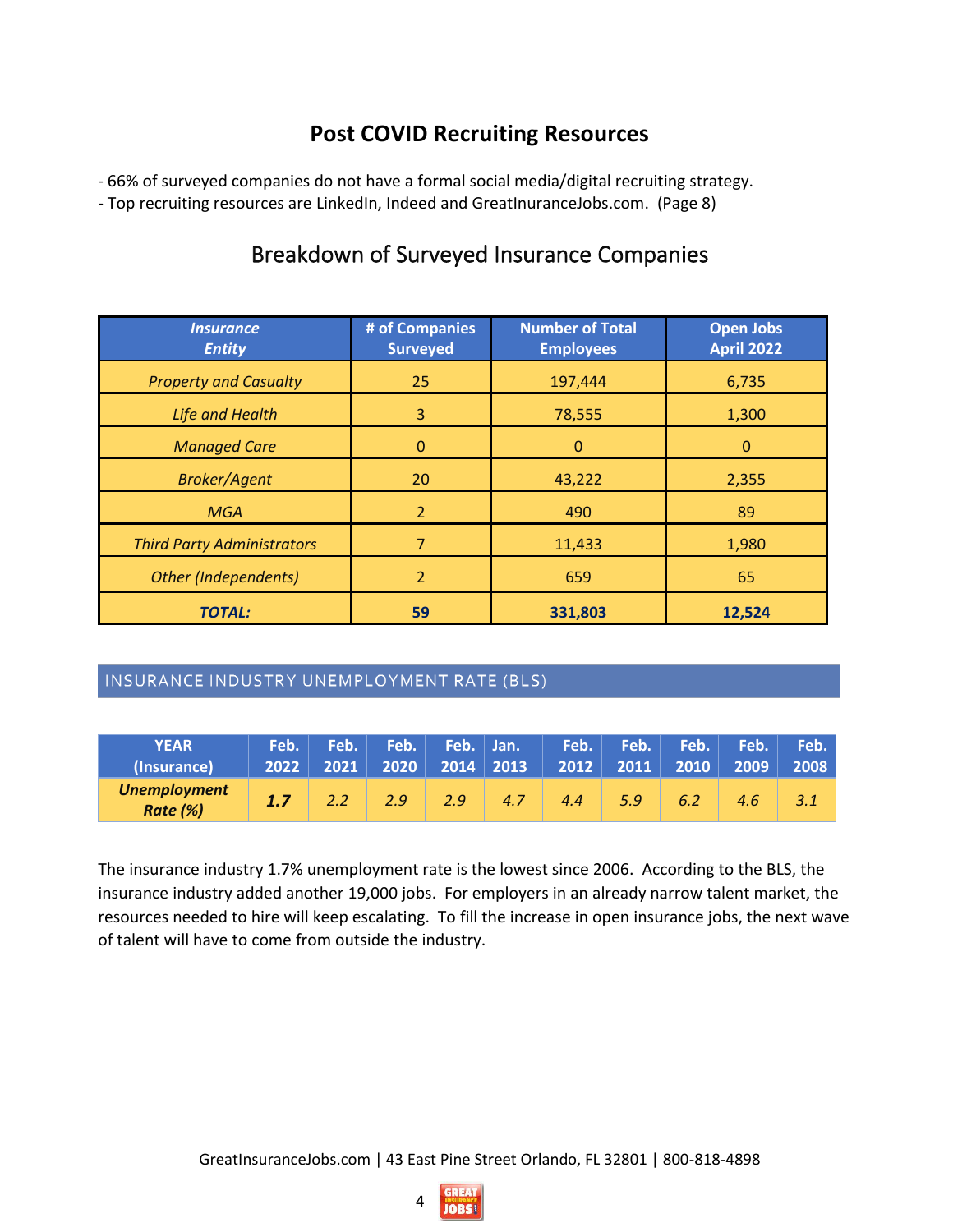#### INSURANCE INDUSTRY TOTAL EMPLOYEE COUNT (BLS)

| <b>YEAR</b>                     | <b>Feb</b><br>2022 | Feb.<br>2021 | Feb.  <br>2020 | <b>Feb</b><br>2017 |        | Feb. Feb. Jan. |        | Jan.   | Jan.   | Jan.<br>2008 | Jan.<br>2007 |
|---------------------------------|--------------------|--------------|----------------|--------------------|--------|----------------|--------|--------|--------|--------------|--------------|
| <b>Employees</b><br>(thousands) | 2815.6             | 2805.1       | 2852.7         | 2617.9             | 2586.2 | 2520.6         | 2222.8 | 2224.1 | 2261.4 | 2281.3       | 2313.1       |

The insurance industry employed a record number of workers right before the start of the pandemic (2,852,700). Over 40,000 jobs were lost during the pandemic. However, since July of 2021, the insurance industry has shown its resilience. As recently as April 2022, the insurance industry added another 19,000 jobs (April BLS). For employers in an already narrow talent market, the resources needed to hire will keep escalating. The next wave of talent will have to come from outside the industry to fill the increase in open insurance jobs.

| <b>Insurance Industry Employment &amp; Jobs</b>                               |                                  |                                         |                                         |  |  |  |  |  |  |  |
|-------------------------------------------------------------------------------|----------------------------------|-----------------------------------------|-----------------------------------------|--|--|--|--|--|--|--|
| (Insurance Carriers and Related Activities)                                   |                                  |                                         |                                         |  |  |  |  |  |  |  |
| <b>Insurance Jobs</b><br><b>Classification</b>                                | # Employed Nationally            | 2021<br><b>Average</b><br><b>Salary</b> | 2018<br><b>Average</b><br><b>Salary</b> |  |  |  |  |  |  |  |
| <b>Actuaries</b>                                                              | 23,040 (2020)<br>19,210 (2019)   | \$105,900                               | \$97,070                                |  |  |  |  |  |  |  |
| <b>Claims Adjusters,</b><br><b>Appraisers, Examiners</b><br>and Investigators | 349,400 (2020)<br>334,700 (2017) | \$64,710                                | \$64,100                                |  |  |  |  |  |  |  |
| <b>Customer Service</b><br>Representatives                                    | 311,610 (2020)<br>300,430 (2017) | \$43,160                                | \$38,870                                |  |  |  |  |  |  |  |
| <b>Insurance Sales Agents</b>                                                 | 507,200 (2020)<br>386,320 (2017) | \$49,840                                | \$59,320                                |  |  |  |  |  |  |  |
| Insurance<br><b>Underwriters</b>                                              | 95,960 (2020)<br>79,400 (2017)   | \$76,390                                | \$77,970                                |  |  |  |  |  |  |  |
| <b>Office and</b><br><b>Administration</b>                                    | 854,330 (2020)<br>870,460 (2017) | \$46,810                                | \$41,500                                |  |  |  |  |  |  |  |
| Source: bls.gov NAICS 524000 (May 2021)                                       |                                  |                                         |                                         |  |  |  |  |  |  |  |

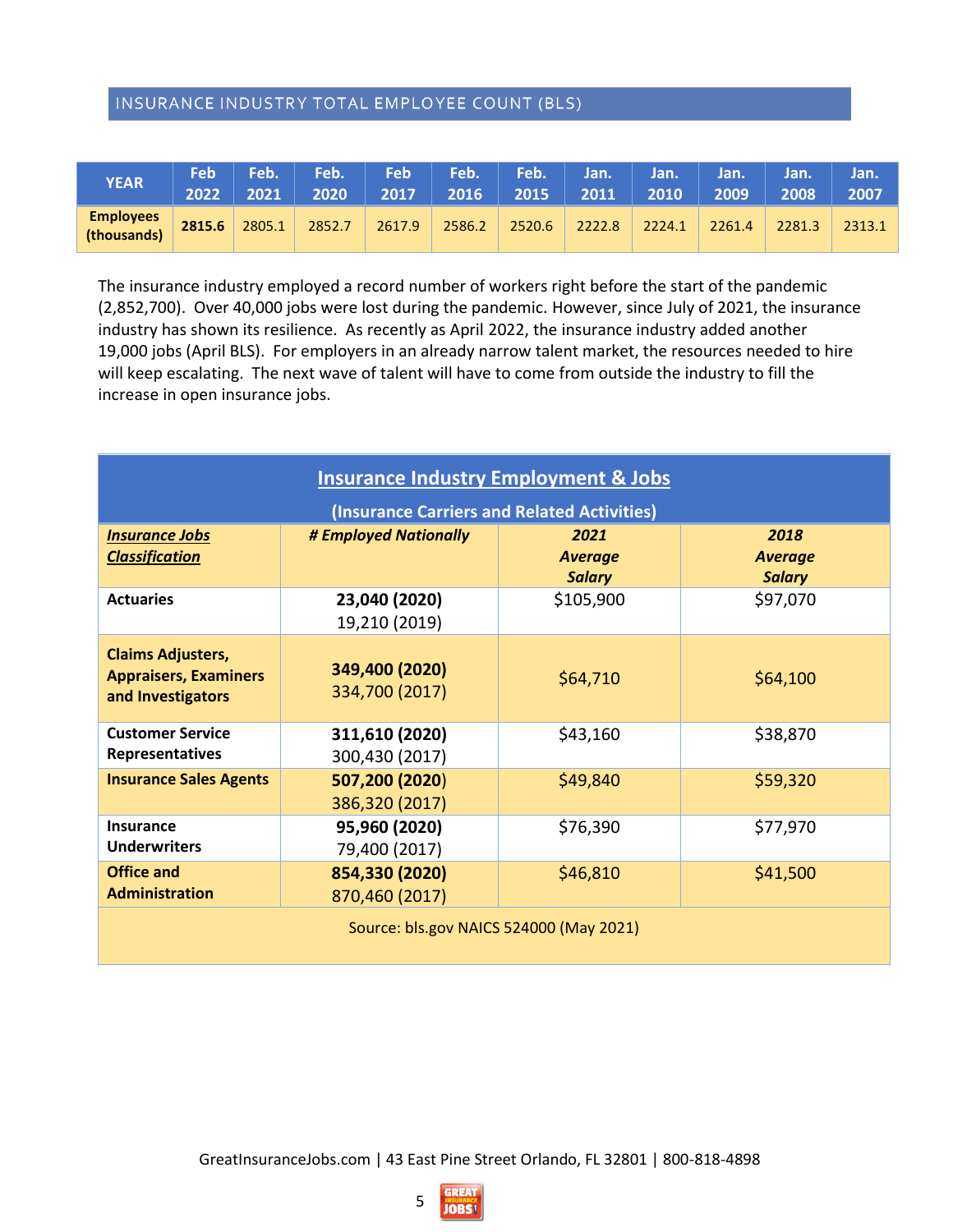QUESTION: Compared to 2021, will your overall insurance industry hiring forecast be better, the same or worse in 2022?

|               | <b>February</b><br>2022 | <b>February</b><br>2020 | <b>February</b><br>2018 | <b>February</b><br>2017 | <b>January</b><br>2012 | <b>December</b><br>2010 | <b>February</b><br>2010 | <b>November</b><br>2009 |
|---------------|-------------------------|-------------------------|-------------------------|-------------------------|------------------------|-------------------------|-------------------------|-------------------------|
| <b>WORSE</b>  | 10%                     | 13%                     | 10%                     | 13%                     | 8%                     | 3%                      | 8%                      | 18%                     |
| <b>SAME</b>   | 38%                     | 50%                     | 54%                     | 50%                     | 61%                    | 70%                     | 56.3%                   | 72%                     |
| <b>BETTER</b> | 52%                     | 37%                     | 36%                     | 37%                     | 31%                    | 25%                     | 35.7%                   | 7%                      |

It's no secret that the insurance industry needs all kinds of talent from entry level C-Suite. For the first time ever in doing this annual survey, over half of the surveyed insurance companies are predicting an uptick in hiring (15%+ increase).

QUESTION: Do you have any current insurance job openings?

|            | 2021 | 2020' | 2018 | 2017 | February   February   February   February   February   January   January<br>2014 | 2013' | 2012 | December<br>2010 | <b>September</b><br>2009 |
|------------|------|-------|------|------|----------------------------------------------------------------------------------|-------|------|------------------|--------------------------|
| <b>YES</b> | 92%  | 89%   | 95%  | 93%  | 84%                                                                              | 84%   | 82%  | 84%              | 83%                      |
| <b>NO</b>  | 8%   | 11%   | 5%   | 7%   | 16%                                                                              | 16%   | 18%  | 16%              | 17%                      |

QUESTION: What is your insurance industry hiring outlook for the 2nd, 3rd and 4th quarters of 2022, by number of future hires?

| <b>Forecasted Hires in</b><br>Q2, Q3 & Q4 | <b>March</b><br>2022 | Feb<br>2020 | Feb.<br>2018 | Feb<br>2017 | Feb.<br>2014 | Jan.<br>2013 | Jan.<br>2012 | Dec.<br>2011 | Feb.<br>2010 | Sept.<br>2009 |
|-------------------------------------------|----------------------|-------------|--------------|-------------|--------------|--------------|--------------|--------------|--------------|---------------|
| <b>NO Hires</b>                           | 5%                   | 17%         | $1\%$        | $1\%$       | 5%           | 4%           | 4%           | 6%           | 5%           | 15.3%         |
| 1-50 Hires                                | 43%                  | 37%         | 21%          | 26%         | 33%          | 36%          | 39%          | 30%          | 32%          | 31.5%         |
| <b>51-100 Hires</b>                       | 17%                  | 18%         | 21%          | 21%         | 13%          | 12%          | 7.5%         | 12%          | 8%           | 6.3%          |
| <b>101-200 Hires</b>                      | 17%                  | 14%         | 21%          | 16%         | 5.5%         | 6%           | 5%           | 8%           | 7%           | 2.7%          |
| <b>201 or More Hires</b>                  | 18%                  | 14%         | 14%          | 16%         | 13%          | 9.3%         | 8%           | 11%          | 15%          | 12.6%         |

QUESTION: If you are hiring in the 2nd, 3rd and 4th quarters of 2022, what positions will be open at your company?

Surveyed insurance employers are predicting hiring over 18,000 more employees in the rest of 2022. This is significant because our sample size represents only 11% of the industry. We asked employers to break down what types of workers they are hiring. The top ten jobs that this survey forecasts to be in heavy demand for 2022:

- **1. Customer Service/Administration Professionals**
- **2. Insurance Sales Professionals**
- **3. Technology Workers**

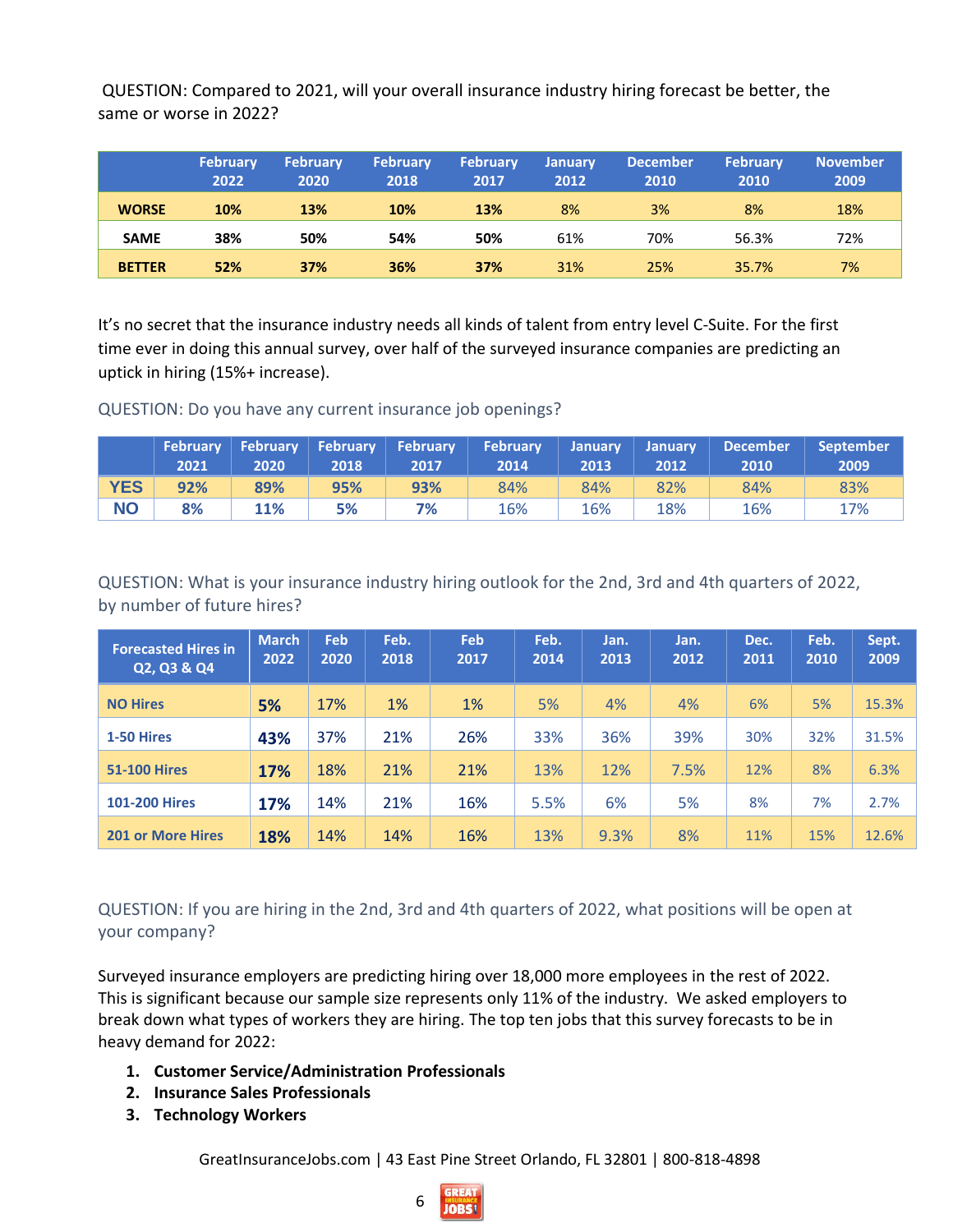- **4. Claims Adjusters**
- **5. Actuaries**
- **6. Account Managers**
- **7. Accounting/Finance**
- **8. Executive/Management**
- **9. Underwriters**
- **10. Operations**

**QUESTION:** Before and after Covid, what percentage of your employees are remote, hybrid or onsite workers?



The pandemic impact (flatten the curve) sent over 80% of the workers to their homes. For many insurance companies, the effect of sending workers home was not as challenging as in other industries since many people have been working at home for years. Employers noted that the tools, remote work policies, Zoom, Microsoft Meetings, secure cloud data access, and established CRM and management systems helped them get through this unprecedented time. While surveyed employers are not keeping people at home, they have launched some hybrid options (12% to 21%). Employers shared that job seekers are not only looking for great jobs but also know their work-life balance position is a robust recruiting tool. 34% of companies are still in the process of figuring this out.

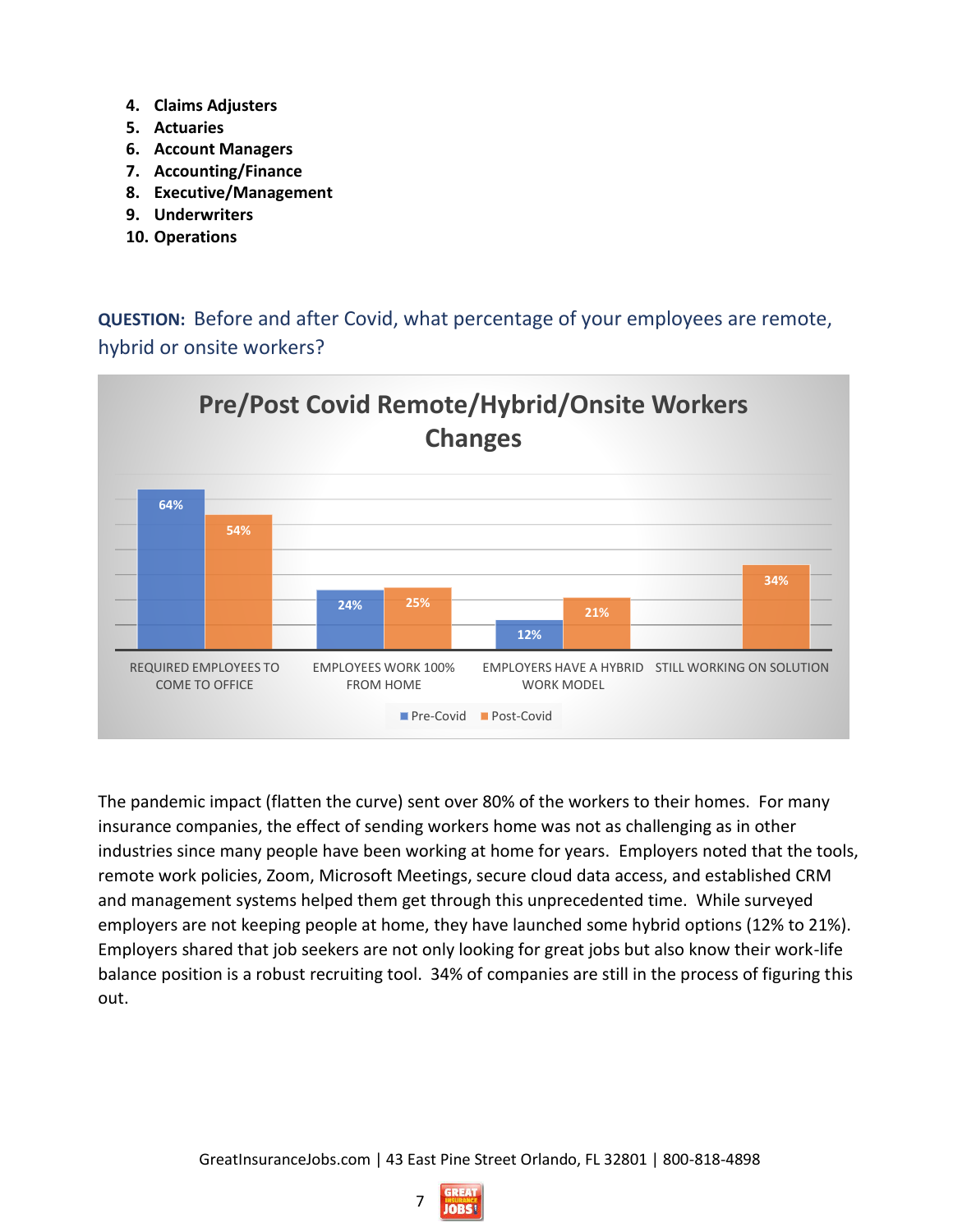

#### **QUESTION:** What Online Recruiting Resources are you currently using?

Job boards are still a viable resource for insurance employers. LinkedIn, Indeed, and GreatInsuranceJobs.com are the top three job board sources for surveyed companies. Most insurance companies use multiple resources at one time and point all job seekers to their applicant tracking system (ATS).

**QUESTION:** Do you have a formal social media recruiting strategy in place?



GreatInsuranceJobs.com | 43 East Pine Street Orlando, FL 32801 | 800-818-4898

8 **JOBS!**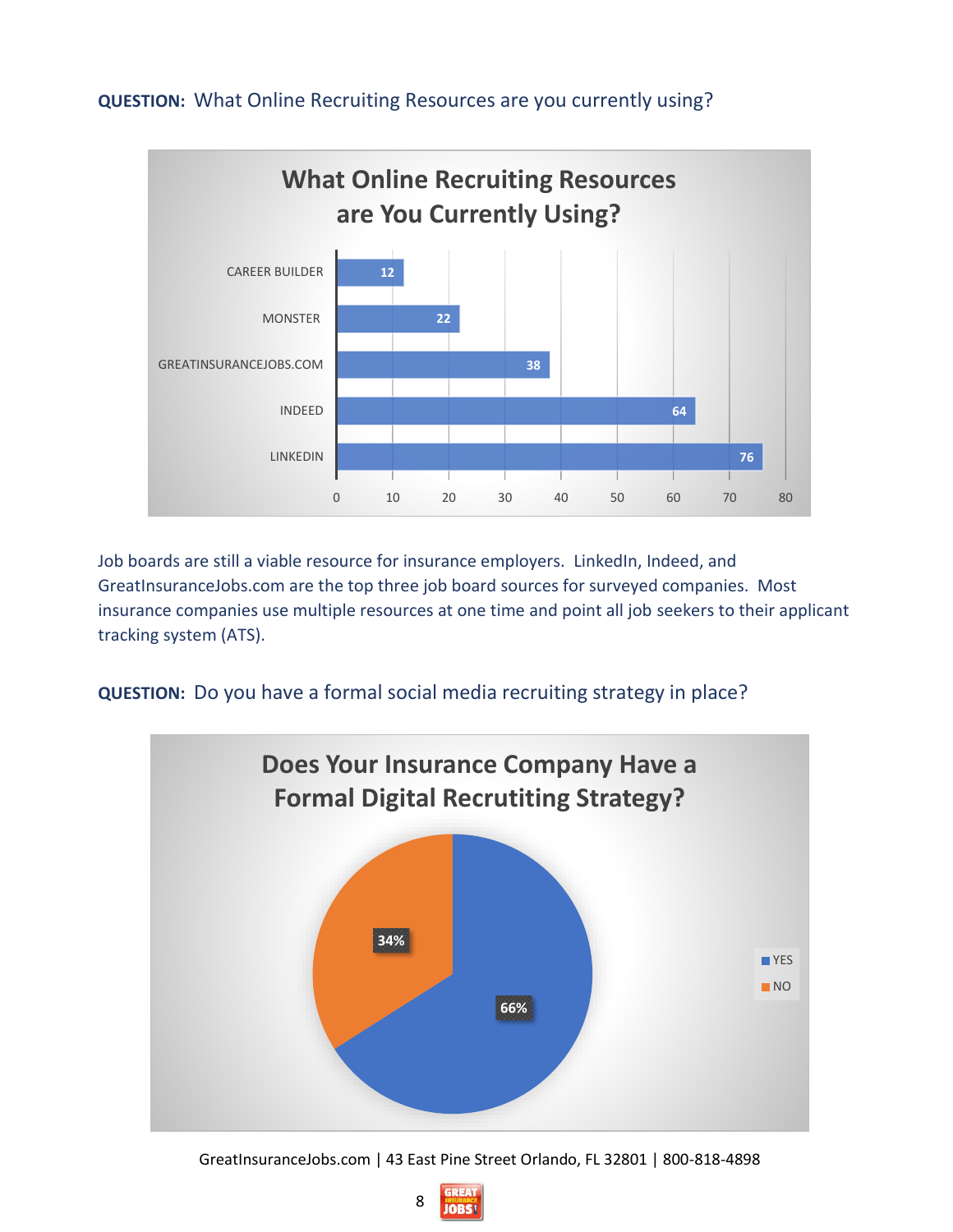The digital recruiting marketplace for insurance companies is still trying to find some footing. Only 34% of insurance employers have a committed digital strategy to find great talent. 32% of employers with a formal strategy indicated they have been able to increase applications using Instagram, Facebook, and LinkedIn. A few employers mentioned that they started researching a digital strategy, but the pandemic put those plans on hold.



#### **QUESTION:** How is the Great Resignation affected your company?

Surprisingly, the insurance industry isn't being affected by resignations as much as other industries. Surveyed insurance employers think many workers feel they have great, stable jobs. Also, the BLS is reporting that higher-level, college educated jobs in established sectors are seeing a more negligible impact from the influx of resignations.

*"Unless a collaborative marketing effort is created from a unified insurance industry that promotes itself as a great place for careers and financial stability, there is a chance thousands of jobs may go unfilled in the future." Roger Lear*

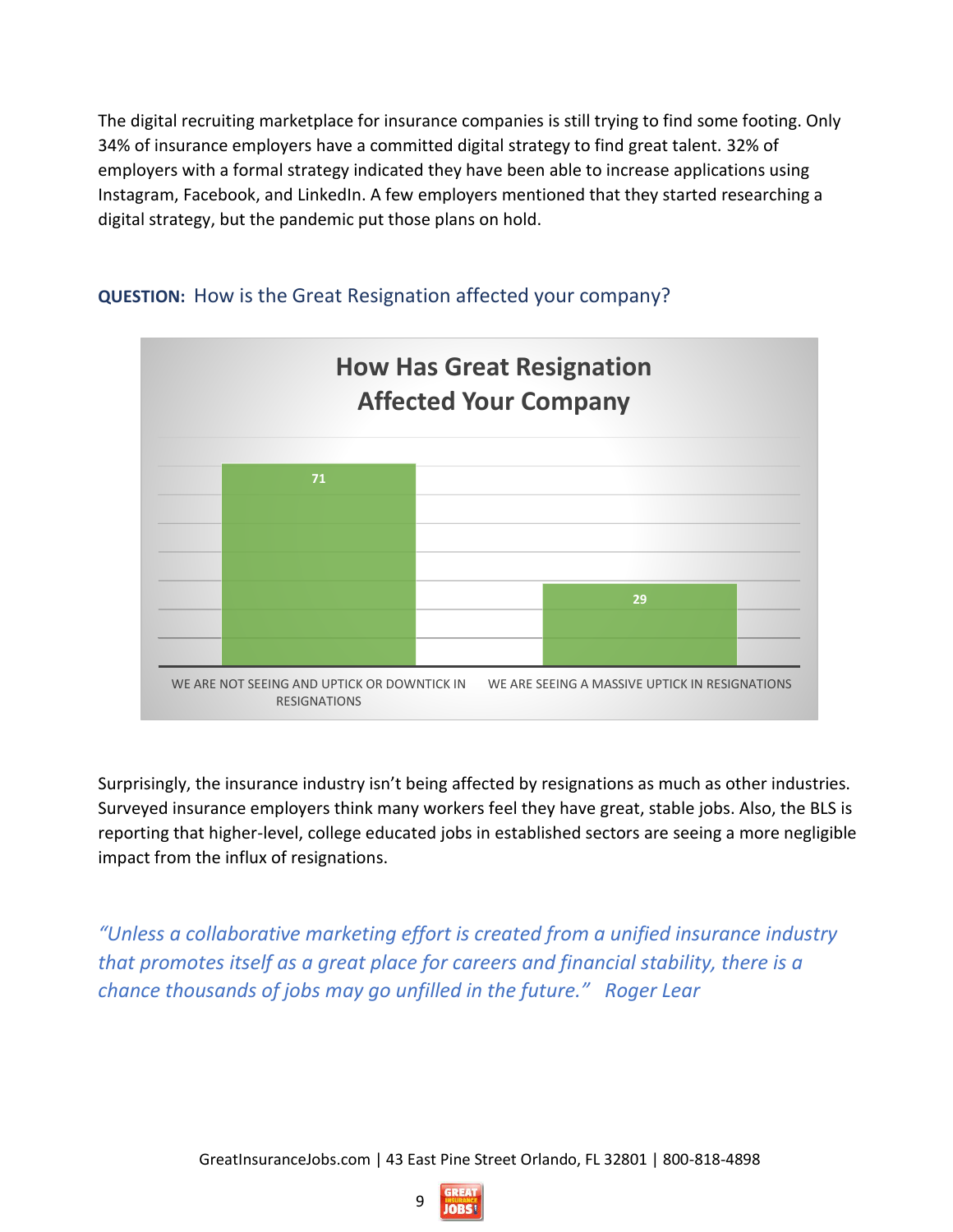### **QUESTION:** What is one change your recruiting department made during COVID that will continue for years to come?

Did anything good come out of the pandemic when it comes to insurance employment? We asked insurance employers, and these are some of the strategies and tactics they used in Covid and are implementing for the future.

- 1. **Virtual Interviews.** Video interviewing started over twenty-five years ago, but it took a pandemic to get Zoom and Microsoft Meetings to become a standard, everyday recruiting tool. 60% of surveyed companies mentioned video interviews are here to stay. Insurance employers are using them, particularly for first interviews. The most significant benefit is they are shortening the hiring process.
- 2. **Cleaner Work Environments.** Employers understand that employees expect a clean workplace. In a post- Covid workplace, this is as important to highlight to job seekers as the position requirements.
- 3. **Digital Job Marketing.** The insurance employers using a digital recruiting strategy were excited to share their increase in quality applications. The ability to target candidates via jobs and location and the opportunity to brand their employment consistently is working well.
- 4. **Stay/Retention Bonuses.** 14% of companies instituted a retention bonus for employees who commit to stay and work.
- 5. **Remote/Hybrid Workers.** The pandemic allowed employers to "test" jobs that were not remote or hybrid pre-Covid and permanently changed if it made sense. Many companies are still working this out, but the pandemic forced employers to consider if these strategies would work, especially now that many job seekers are seeking this in their next job.
- 6. **More attractive Employee Referral Program.** No doubt that internal employee referral programs can yield great hires. Insurance employers spend money on ERP apps that allow their current workforce to easily share jobs on their social media and get credit for anyone hired because of their efforts. Some companies are gamifying the referral process to tap into the younger talent pool.
- 7. **Starting/Signing Bonus.** 33% of companies are adding a significant signing bonus for new employees.
- 8. **Higher Wages**. Many companies used Covid to update their compensation plans. Companies are also using this wage increase as a recruiting tool as a highlight of a job marketing campaign. It works well in the hourly wage market.
- 9. **Training Internal Recruiters**. With so much talent acquisition technology available, many companies ensure that their internal recruiting teams become experts in digital marketing, online databases (not job boards), text recruiting systems, email campaigns, etc.
- 10. **Rewrite Job Titles and Job Descriptions** Insurance job descriptions need help, according to our surveyed employers. Many of the job descriptions were written before Facebook came online. Employers note that job descriptions are tricky today since they have to be written in a nondiscriminatory way and still have some "click power" to get Jobseekers to apply. Companies shared that they are doing several things to help the post-Covid job description. First, employers are adding a "competitive advantage" in the job title for the scrollers. For example, "Property Complex

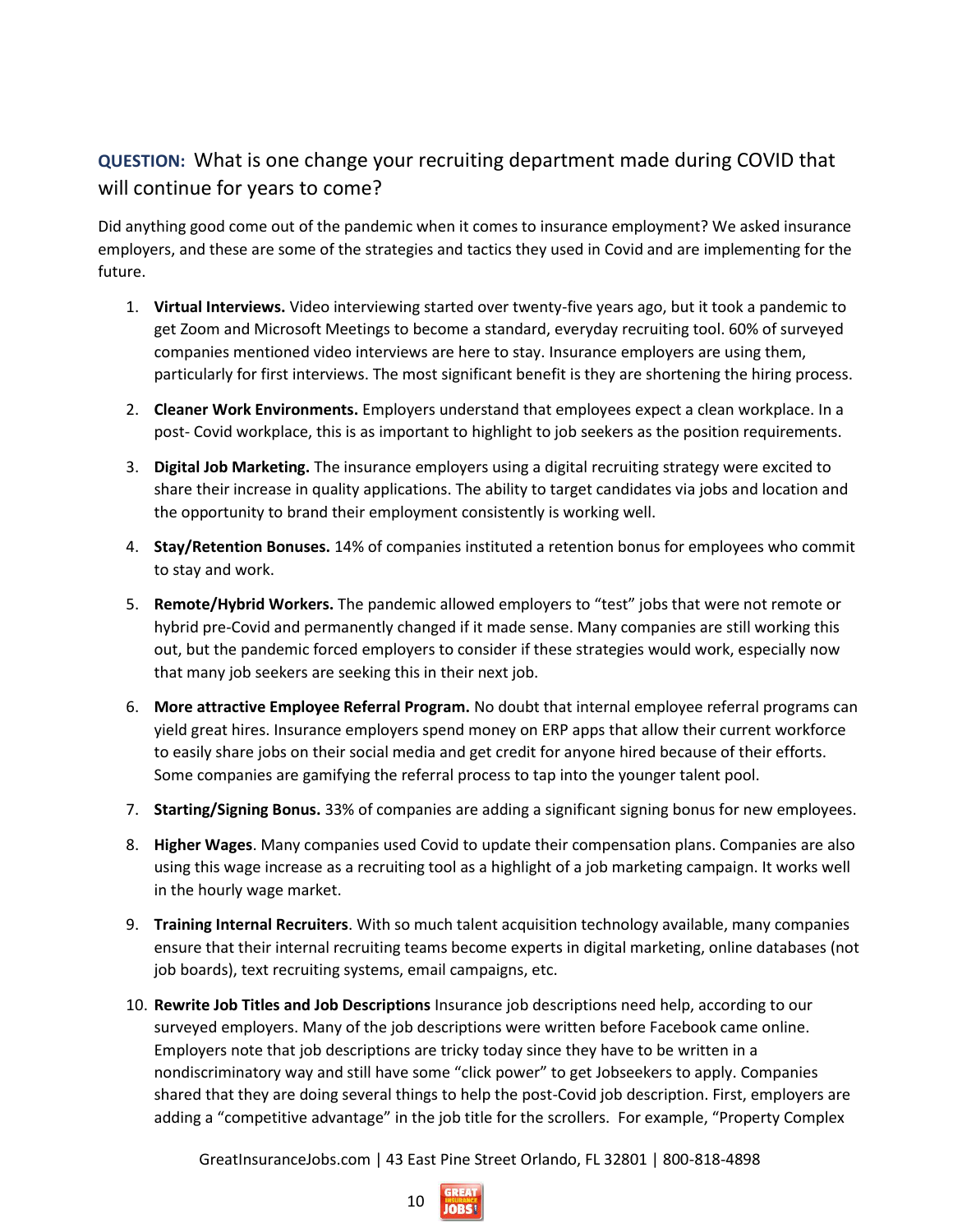Claims Adjuster – 5K Signing Bonus". Secondly, the first paragraph of the job description has the top four job qualifications needed to perform 80% of the job. Finally, they re-evaluate education, certifications, and years' experience requirements. They are putting those keywords in the job titles for entry-level and remote positions.

11. **Shortened Application/Mobile Friendly.** Applicant tracking systems at most insurance companies require job seekers to set up accounts, fill out lengthy applications and upload documents. Insurance employers who increase application counts do it by shortening their online application process. They created a mobile-friendly application that made applying via a cell phone easy. Job seekers filled out a quick form that would create an application link they could finish at another time. The big win for the recruiting departments is the short link provided a "lead" with contact information instead of losing potential candidates who don't have time to fill out the application.

### **QUESTION:** What do you see as your biggest recruiting challenge for 2022 in the Insurance Industry?

Pre-Covid, the insurance industry was growing, and employers were having difficulty attracting, hiring, and retaining talent! The pandemic added brand new obstacles to finding outstanding talent in an already tight labor market. Once hiring freezes subsided, the industry started adding jobs, and talent acquisition teams had to go into full recruiting mode. Here are some of the challenges employers contributed to this survey.

- 1. **Finding Great Talent.** 75% of the insurance employers surveyed made this their number one recruiting challenge. This is also nothing new. Insurance employers know they have to recruit in three different buckets, all simultaneously. They are recruiting talent from their competitors, college and technology companies.
- 2. **Wages.** 61% of surveyed insurance employers noted the escalation in salaries for all levels of jobs. To be competitive when recruiting, many of these companies are losing the candidate because they get a stronger offer someplace else. Companies that used the pandemic to redo compensation plans (and work-life balance) are seeing job requisitions being closed in a couple of weeks, not months. Many employers listed their salary bands they must use for each job have not been updated since the start of Covid and is definitely a major setback losing a hire for a few thousand dollars.
- 3. **Location Issues.** Many companies with offices find it hard post-Covid to find qualified local candidates. While insurance companies are examining their hybrid and work-from-home policies, most surveyed employers still require employees to be at the office.
- 4. **Retention.** 37% of employers stated that they are re-recruiting their current employees. While the "great resignation" doesn't seem to be having a significant impact in the insurance industry, employers are offering their existing workforces' things like stay bonuses, more PTO, more flexibility, and additional benefits.
- 5. **Can't find technology talent.** Insurance companies are catching up fast with the rest of the world regarding world-class technology. With over 3,000 insurtech's being funded in 2022 to shake up the industry, insurance employers are building their own innovation teams to develop their products and partner with startups. This means hiring technology talent, and as many employers shared, this is a significant challenge. Insurtechs, in some cases, are paying technology talent like the head of platform, product managers, and business development professionals double the salary insurance employers are offering. While many of these jobs are not stable, insurance talent finds out very quickly that they have a ton of jobs waiting if their insurtech company fails.
- 6. **Recruiting Budgets are Slim.** With 1.7% unemployment in the insurance industry, employers understand they need more budget to spend on job boards, digital, social, podcasts, blogs, and

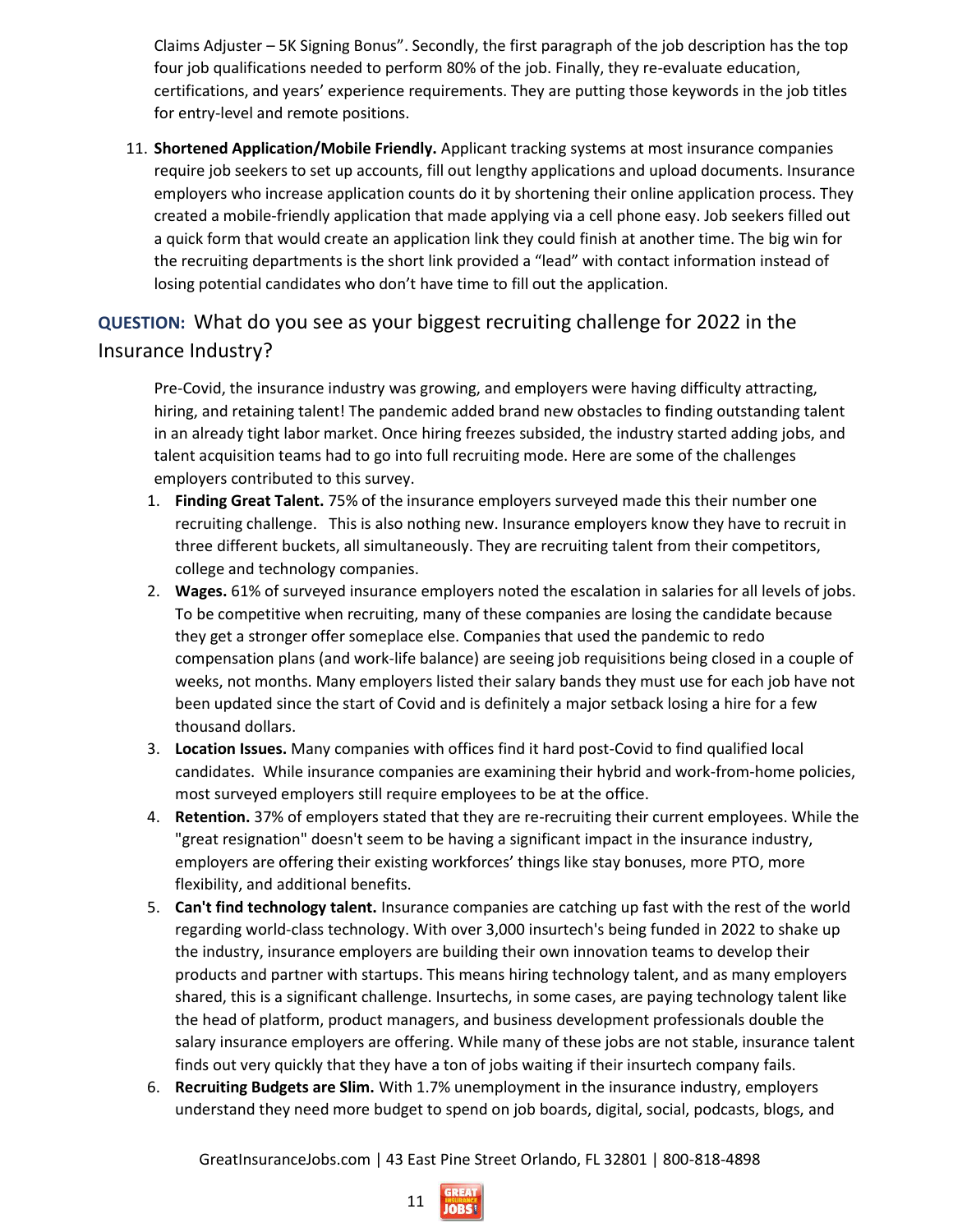other media. The challenge is this costs money, especially to create digital recruiting assets and having internal/external talent to target those recruiting campaigns. The job requisition counts at

the surveyed companies have been escalating since July 2020, but the recruiting budgets are not keeping pace.

- 7. **Finding Diversified Candidates.** Diversity and inclusion are certainly top of mind in any insurance company's master recruiting plan. With applications from job marketing down over 40%, this is also hurting the number diversity candidates. Employers recognize the need to increase their post-Covid diversity recruiting budgets.
- 8. **Slow Hiring Process.** 43% of companies are losing candidates to slow, internal recruiting processes. The big challenge is with so many open jobs and a whole new slew of new "remote" jobs, qualified job seekers are receiving multiple job offers. A few employers added that even when they give competitive offers, job seekers wait to make a final decision while waiting on all offers.
- 9. **Returning Workers to the Office.** If the pandemic did one thing to employment, it proved many jobs can be worked from home. As this survey found out, over 30% of the surveyed companies had hybrid or work-from-home policies in place pre-Covid. However, workers are finding other jobs instead of returning to an office. A great example of this challenge is many workers from the Northeast moved to Florida and were able to work remotely. Now that they are being asked back to the office, they quit knowing they can find other remote jobs. This is a huge challenge for employers.
- 10. **Sales, Account Managers, Accounting, and Actuaries are hard to find**. Experienced talent in these job titles was noted as the hardest to find.

#### **ANALYSIS**

The 2022 edition of the Insurance Industry Employment and Hiring Outlook is an "inside" look at what is going on in hiring great talent. Over the last two and a half years, the pandemic has challenged all insurance employers to rethink their internal workforce and address numerous challenges. We thank all 59 employers from all sectors who shared their challenges and successes in a very unprecedented time. The huge takeaway from this survey was how insurance employers still dealing with pre-Covid hiring issues (limited talent for multiple open jobs) were forced to add newly created pandemic hiring challenges that were never part of the recruiting strategy. These include:

- People don't want to return to the office. They want to stay remote or request a hybrid work week.

- Companies with high-paying remote jobs are recruiting insurance workers away from the industry.
- Wage escalation from their insurance competitors.

- Many open jobs are technology-based and compete against insurtechs and other "sexy" technology companies.

- Retaining current employees.
- Safety solutions (physical and mental) in the workplace are now part of the recruiting process.

On top of this, you still have the retirement issue. The bottom line is that by 2028, 50% of the insurance workforce will be retired (BLS). Talent should be flooding in for an industry with fantastic jobs, stability, and career paths. However, unless a collaborative marketing effort is created from a

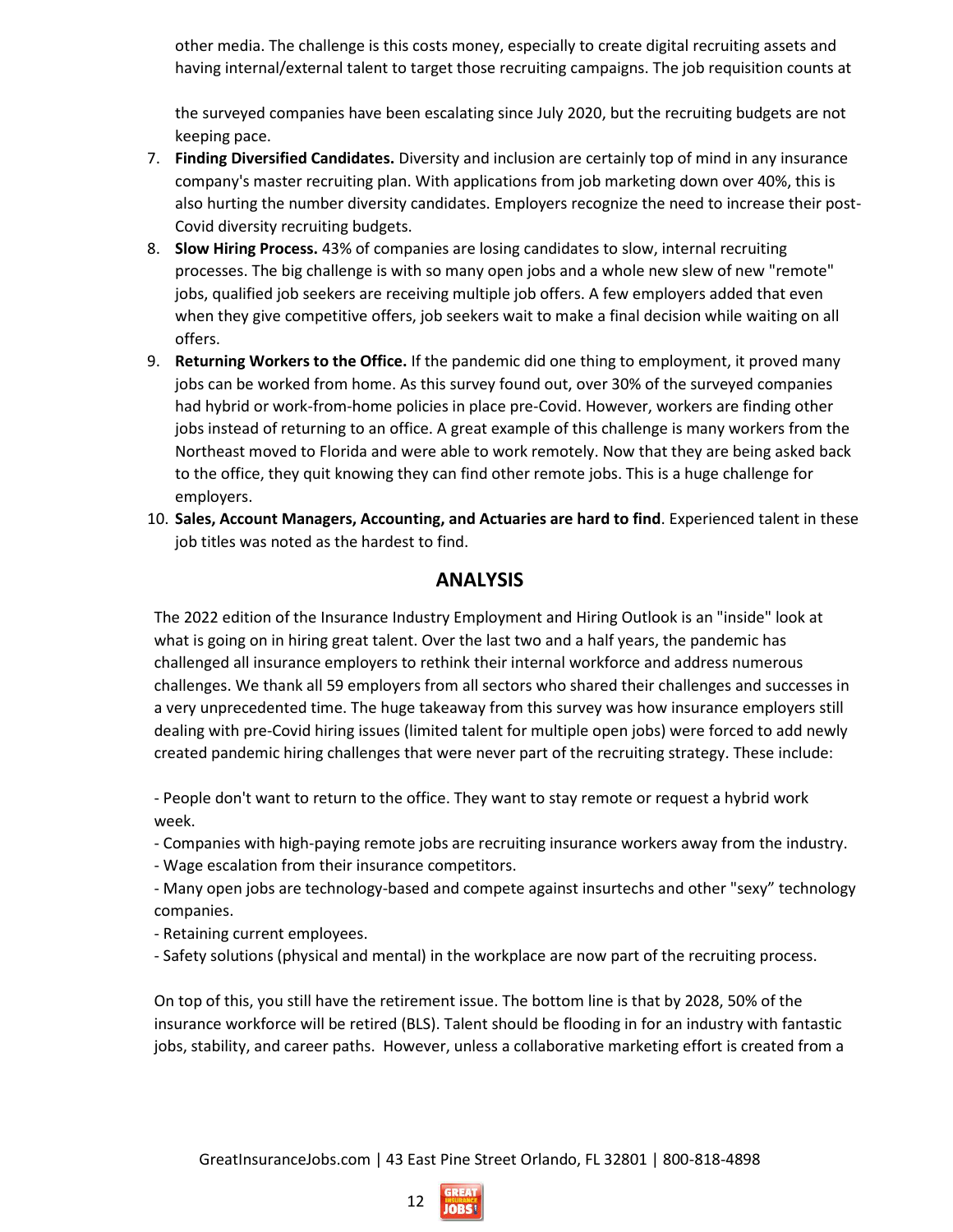unified insurance industry that promotes itself as a great place for careers and financial stability, there is a chance thousands of jobs may go unfilled in the future.

Talent acquisition in the insurance industry is evolving but has significant challenges not seen in other sectors. Having the honor of collecting employers' thoughts and trying to make sense of it for the last 15 years, it is clear that the insurance industry has one dominating core issue that drives talent acquisition departments crazy. Simply said, the insurance industry is one of the largest industries in the world (#5) that hides their fantastic career paths. Indeed, it is not intentional, but if you wanted to blame anyone, the industry over the years did such a great job at retaining employees with golden handcuffs, pensions, and thirty-year retirement plans. At the same time, technology companies were coming out of the woodwork promising "cool" jobs and aggressively recruiting the same talent insurance companies usually would attract without much competition. Insurance companies got spoiled and didn't do a great job succession planning and recruiting in the supply chain (colleges) at a much greater effort.

Insurance companies (especially traditional) are playing catchup in the talent acquisition game today. This survey clearly defines some of the frustrations recruiting departments are experiencing regarding recruiting budgets, salary bands, lack of a digital recruiting strategy, slow-moving application processes, technology issues, and so many others (see page xxx).

One thing that was very clear in the search for great hires in the insurance industry is how companies are changing their recruiting message. Companies that have committed to a digital marketing strategy report more applications and hires. Included in their digital campaigns are short videos, contests, and gamification. To get top results, companies hire recruitment marketing firms (like [Shaker\)](https://shaker.com/). To be successful in digital marketing, you not only have to have great content, but it has to be targeted, measured, and analyzed so companies can ultimately measure all facets of a campaign down to the cost of each application. In addition, content created for the digital campaign can be used in more traditional recruiting resources like job postings. Overall, companies are getting their jobs and employment brand in front of everyone in their target group, whether or not they are even looking for a job.

There is also other great efforts happening to reshape recruiting strategies. Today, colleges offering insurance and risk management degrees have tripled from just a few years ago. For college graduates of these programs, most have great jobs lined up before they even graduate. Insurance companies are putting a huge investment into college recruiting. Also, insurance companies are revisiting their job requirements, training programs, work-life balance and compensation plans to stay competitive. Organizations like the [Insurance Career Movement](https://insurancecareerstrifecta.org/) and [Gamma Iota](https://www.gammaiotasigma.org/about) Sigma provide ongoing support promoting this industry

The insurance industry will be hitting three million workers in a couple of years. The amount of recruiting needed to fill open job requisitions will make many talent professionals run the other way. However, with many insurance companies not using all the recruiting assets available today, most will see good results if a few changes are made. Finally, the key to any tremendous recruiting strategy is still your internal recruiters. People talking to people is still the number one way to hire great talent, not just fill seats!

Thank you to all the insurance companies who participated in this survey. We appreciate your feedback. You all have a great story to tell about how you find great talent, and we welcome the opportunity to share it with the industry.